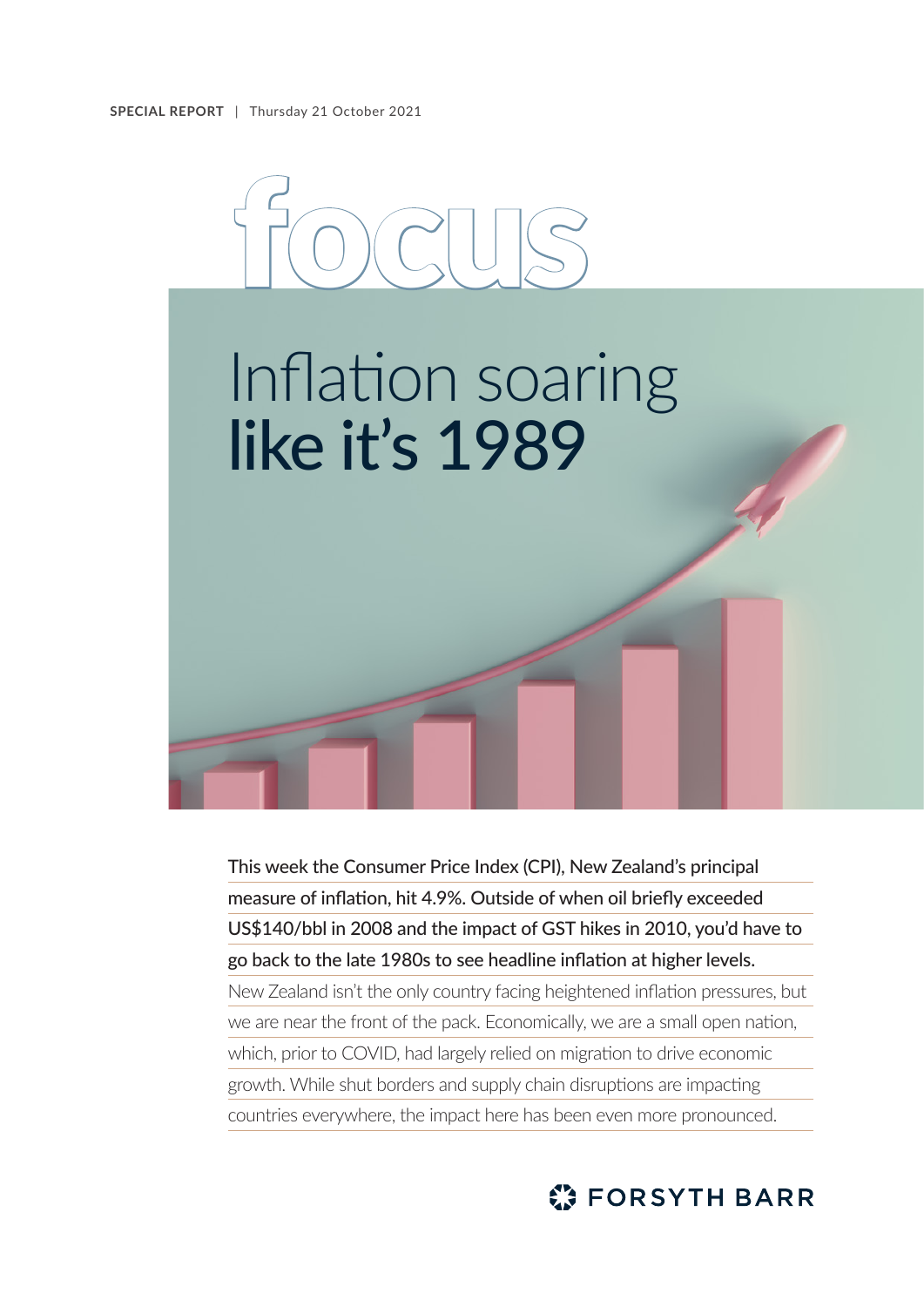## **SURGING INFLATION: NEW ZEALAND CPI**



Source: Statistics NZ, Forsyth Barr analysis

# **Economics 101**

The first thing any student of economics learns is the price of any good or service reflects the balance between demand and supply. Too much demand or not enough supply and prices rise. Falling demand or a supply glut and prices fall.

Around the world, huge economic support from governments and central banks has ensured demand has bounced back strongly from the COVID crash. This is particularly the case for goods – consumers have switched much of their spending away from services (particularly the likes of travel and hospitality) towards goods – tangible items such as cars and appliances. Global industrial production (manufacturing goods) has bounced back and beyond pre-COVID levels.

# **C O N S U M E R S H AV E S W I T C H E D S P E N D I N G FROM SERVICES TO GOODS: UNITED STATES CONSUMPTION EXPENDITURE**





This spending boom has been strong in New Zealand. Until recently, we have had to grapple less with restrictions and lockdowns compared to most other countries. Consumers — with a lesser burden from COVID fears have broken out the credit cards. One driver of New Zealand's economic strength over the past 18 months has been consumer spending, much of it funded from debt.

**NEW ZEALANDERS HAVE BEEN BREAKING OUT THE CREDIT CARDS: HOUSEHOLD DEBT/ GROSS DOMESTIC PRODUCT**



Source: RBNZ, Forsyth Barr analysis

## **Supply can't keep pace**

At the same time as demand across economies bounced back, COVID-disrupted supply failed to keep pace.

The global economy is more integrated than ever before. Take an Apple iPhone for example. The hundreds of individual components in each phone are sourced from suppliers in 43 different countries across six continents. Parts are sent to factories to be assembled, and the completed iPhones are shipped to retailers around the world. A delay in any single item can disrupt the entire supply chain.

COVID has disrupted many businesses, many industries, and many supply chains. Probably grabbing the most headlines has been the global freight industry. The domino effect of COVID restrictions – factory and port closures, labour shortages, social distancing — often at different times across different countries, all compounded by greater demand for goods (you don't ship services!), has resulted in massive shipping congestion and delays.

### **SUPPLY CHAINS ARE CLOGGED: VESSEL DELAYS**



Source: Sea-Intelligence, Forsyth Barr analysis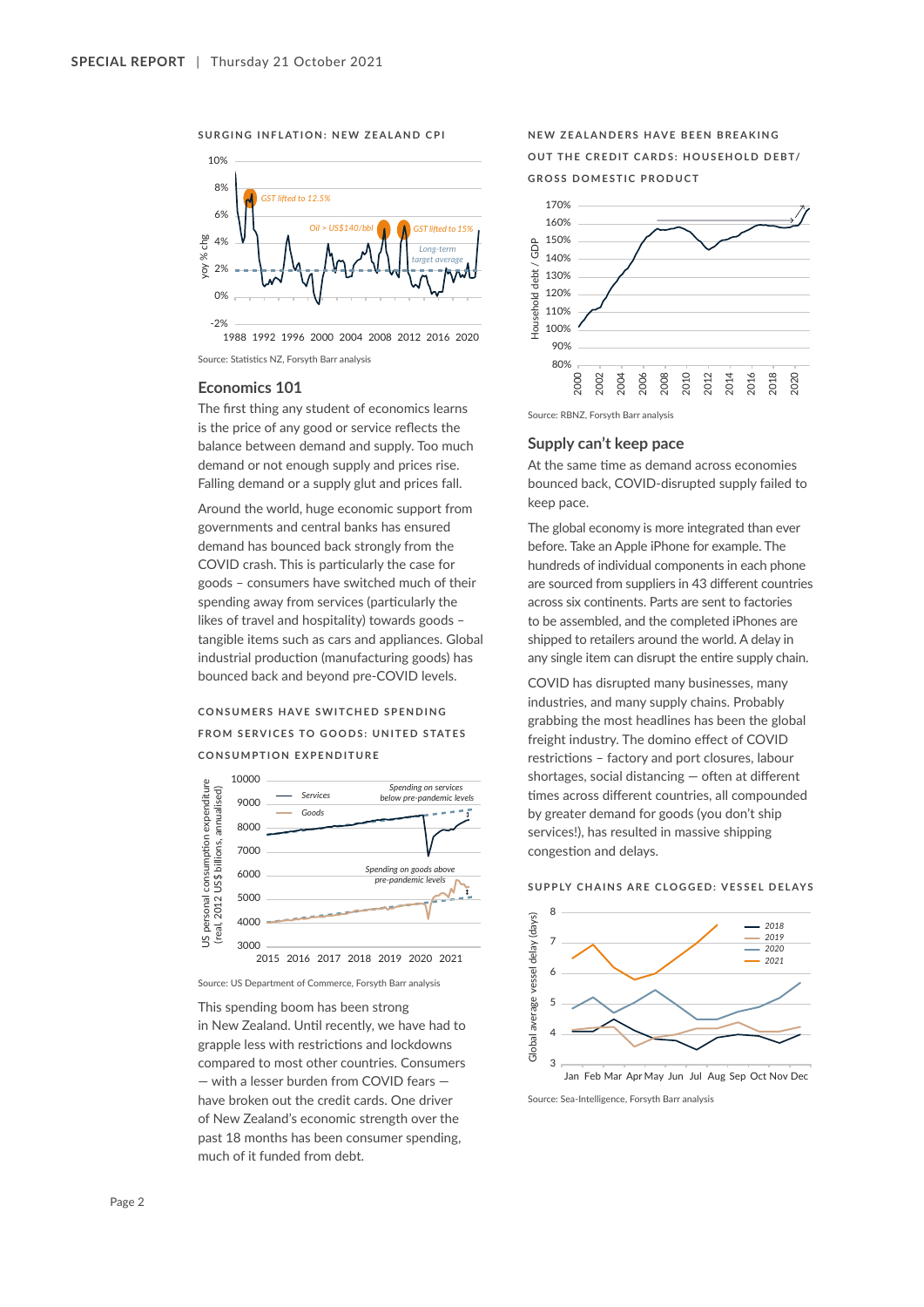### **FREIGHT COSTS HAVE SOARED:**

#### **SHIPPING RATES**



Source: Drewry, Freightos, Forsyth Barr analysis

Businesses around the world are also struggling to find workers. In many countries the labour force has shrunk. Some people have opted for early retirement. Others are reluctant to take up jobs that expose them to the virus. Closed borders have reduced labour mobility. Lack of labour limits output and typically pushes up wage costs.

# **Energy costs also surging**

Surging energy prices have also lifted costs for households and businesses. Energy demand has been boosted by strong industrial production, and impacted by the perfect storm of unusual weather events – more extreme (hot and cold) Northern Hemisphere temperatures lifted demand and depleted inventories coming into winter, less wind lowered output from European wind farms, floods in China and Indonesia reduced coal output, while droughts in Brazil, China, Europe, and North America all impacted hydro output. In many cases higher costs for businesses are being passed on through higher prices.



**OIL PRICES HAVE RALLIED: BRENT CRUDE PRICES**

Source: Refinitive, Forsyth Barr analysis

# **New Zealand both importing inflation and creating its own**

As a small open nation, a long way from most trading partners, we are heavily influenced by the global economy. The cost of the imports we consume is rising. (Soaring) freight costs often

make up a greater proportion of the cost (and therefore price) of goods in New Zealand relative to other countries. Furthermore, it is competition from imports which often constrains prices across many New Zealand industries. So we are importing global inflation – on the last read "tradeable" inflation was running at a lofty 5.7%.

In addition (and perhaps even more significant in the medium-term) are the demand-supply imbalances that have built up domestically. Over the past eight years the biggest driver of economic growth has been the tidal wave of new migrants. A rising population boosts demand for all goods and services, but supply cannot always respond quickly – housing is a key example – we don't have enough houses or sufficient tradespeople to build new ones quickly. Prior to COVID that same migration helped to grow supply and keep a lid on wages. But now, with borders shut, the capacity constraints are biting – "non-tradeable" inflation is also running at a sizeable 4.5%.

# **FROM A DELUGE TO A TRICKLE:**

**NEW ZEALAND NET MIGRATION**



Source: Statistics NZ, Forsyth Barr analysis

### **RBNZ has no choice but to respond**

Globally the debate within markets has not been about whether we'll see higher inflation, but rather will it be temporary or will it persist. Most central bankers around the world have been singing from the same hymn sheet, saying they expect it to be largely "transitory" caused by disruptions to production and supply chains which eventually will be alleviated.

Whilst we agree that many of the current inflationary pressures are short-term factors, the longer that they persist the more likely they will become self-sustaining – higher prices and tight labour markets allow workers to push for wage rises; wage rises, in turn, lift costs for businesses; strong demand and tight supply allows these costs to be passed on through higher prices; people become accepting of increasing prices … that is how an inflation cycle becomes entrenched.